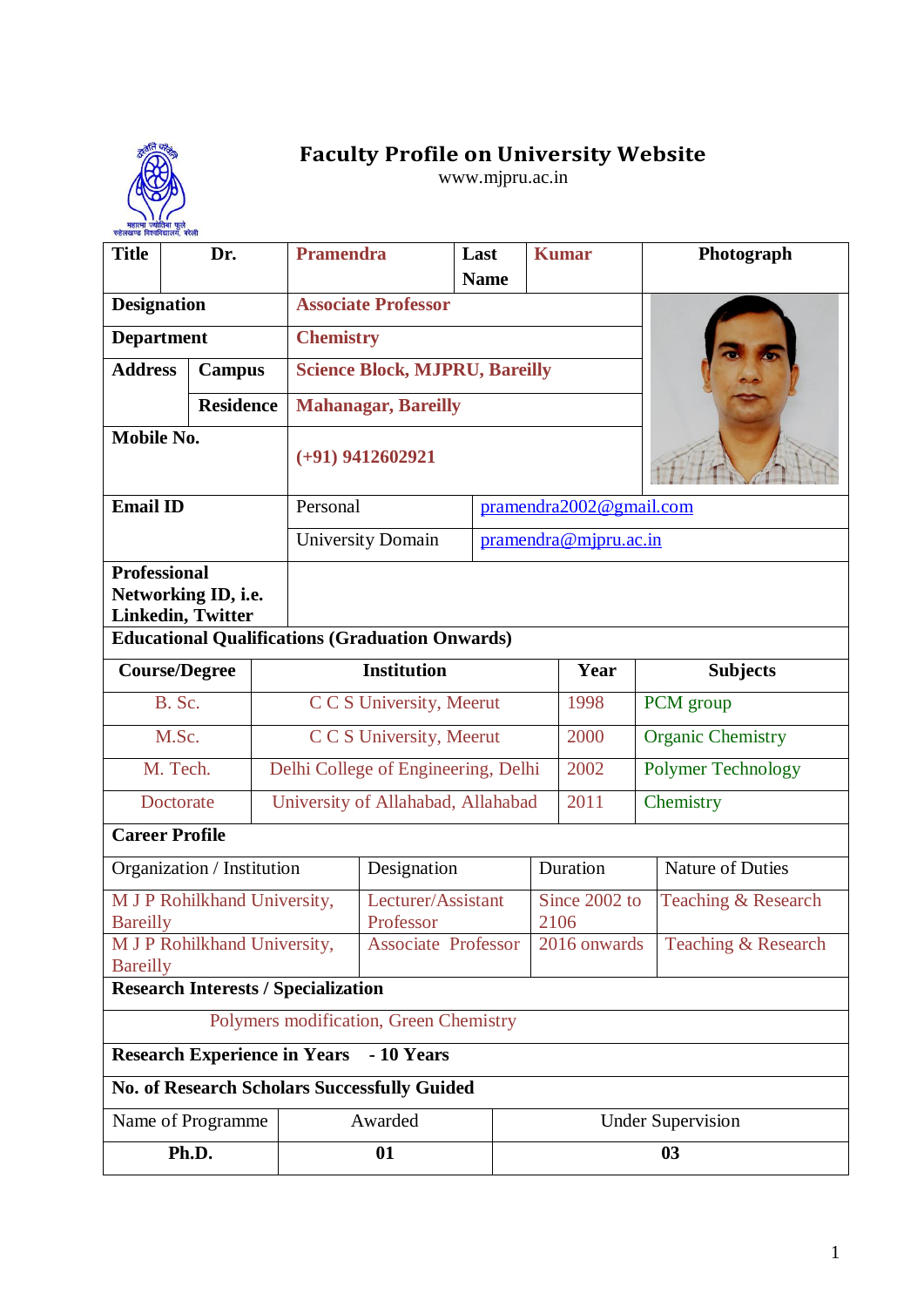| M.Phil.<br><b>Dissertation</b>                          |                          |                               |                        |                              |                           |                |                          |                                 |                                                                            |                      |                           |    |  |  |
|---------------------------------------------------------|--------------------------|-------------------------------|------------------------|------------------------------|---------------------------|----------------|--------------------------|---------------------------------|----------------------------------------------------------------------------|----------------------|---------------------------|----|--|--|
|                                                         |                          |                               |                        |                              |                           |                |                          |                                 |                                                                            |                      |                           |    |  |  |
| Researcher/<br><b>Expert ID</b>                         |                          | <b>Scopus</b>                 |                        | Orchid                       |                           | <b>Publons</b> |                          |                                 | <b>Vidwan</b>                                                              |                      | Google<br><b>Scholar</b>  |    |  |  |
|                                                         |                          | 55466583100                   |                        | $0000 - 0001 -$<br>9805-3669 |                           |                |                          | AAY-2434-2020                   | Vidwan-ID:<br>165171                                                       |                      | pramendra@m<br>jpru.ac.in |    |  |  |
| <b>Teaching Experience (Subjects/Courses Taught)</b>    |                          |                               |                        |                              |                           |                |                          |                                 | 18 years                                                                   |                      |                           |    |  |  |
|                                                         |                          |                               |                        |                              |                           |                |                          |                                 | PG level:- Advanced Organic Chemistry, Physical Chemistry                  |                      |                           |    |  |  |
|                                                         |                          |                               |                        |                              |                           |                |                          |                                 | UG level:- Polymer Science, Engineering Chemistry, Environmental Chemistry |                      |                           |    |  |  |
| Honours / Awards & Fellowship FOR OUTSTANDING WORK      |                          |                               |                        |                              |                           |                |                          |                                 |                                                                            |                      |                           |    |  |  |
| Name of Award/                                          |                          |                               |                        |                              |                           |                |                          |                                 | <b>Awarded By</b>                                                          |                      |                           |    |  |  |
| Fellowship                                              |                          |                               |                        |                              | Name of Governmental      |                |                          | Name of                         |                                                                            |                      | Name of                   |    |  |  |
|                                                         |                          |                               |                        | <b>Agency</b>                |                           |                |                          |                                 | Government                                                                 | <b>International</b> |                           |    |  |  |
|                                                         |                          |                               |                        |                              |                           |                |                          |                                 | <b>Supported</b>                                                           |                      | <b>Recognized Body</b>    |    |  |  |
|                                                         |                          |                               |                        |                              |                           |                |                          |                                 | Organization/                                                              |                      |                           |    |  |  |
| <b>GATE</b> Fellowship                                  |                          |                               |                        | MHRD, New Delhi              |                           |                |                          | <b>Department</b><br>DCE, Delhi |                                                                            |                      |                           |    |  |  |
|                                                         |                          |                               |                        |                              |                           |                |                          |                                 |                                                                            |                      |                           |    |  |  |
| <b>Publications /Academic Activities (Numbers Only)</b> |                          |                               |                        |                              |                           |                |                          |                                 |                                                                            |                      |                           |    |  |  |
| Books &                                                 |                          |                               | <b>Research Papers</b> |                              | Papers                    |                |                          |                                 | Seminars/                                                                  |                      | Research                  |    |  |  |
| Monogra                                                 |                          | Published in<br>International |                        | 18                           | Presented in<br>Seminars/ |                |                          | 14                              | Conf.                                                                      |                      | Projects<br>(Completed)   | 01 |  |  |
| phs<br>(Single                                          | $\overline{a}$           | Journals                      |                        |                              | Conferences               |                |                          |                                 | Organized                                                                  | $-$                  |                           |    |  |  |
| Author)                                                 |                          |                               |                        |                              |                           |                |                          |                                 |                                                                            |                      |                           |    |  |  |
| <b>Books</b>                                            |                          |                               | <b>Research Papers</b> |                              | Seminar/                  |                |                          |                                 | Workshop                                                                   |                      | Research                  |    |  |  |
| $(Co-$                                                  | $\overline{a}$           | Published in                  |                        | $\mathbf{1}$                 | Conferences               |                |                          | 5                               | S                                                                          |                      | Projects                  | 01 |  |  |
| authored)                                               |                          |                               | Other Journals         |                              | Attended                  |                |                          |                                 | Organized                                                                  | 04                   | (Ongoing)                 |    |  |  |
| <b>Books</b>                                            | $\overline{\phantom{a}}$ | Articles                      |                        |                              | <b>Sessions</b>           |                |                          |                                 | Membersh                                                                   |                      | Foreign                   |    |  |  |
| (Edited)                                                |                          | Published in                  |                        |                              | Chaired in                |                | $\overline{\phantom{m}}$ | ip of                           |                                                                            | Countries            |                           |    |  |  |
| Chapters                                                |                          | Popular Fora,                 |                        | 03                           | Seminars/                 |                |                          |                                 | Academic/                                                                  |                      | Visited for               |    |  |  |
| in Edited                                               | $\overline{\mathbf{4}}$  |                               | e.g., Websites,        |                              | Conferences               |                |                          |                                 | Profession<br>al Bodies                                                    | 04                   | Academic                  |    |  |  |
| <b>Books</b>                                            |                          | Blogs,<br>Newspapers,         |                        |                              | Resource                  |                |                          |                                 |                                                                            |                      | Assignmen<br>ts           |    |  |  |
|                                                         |                          |                               | Magazines etc.         |                              | Lectures                  |                |                          | 01                              |                                                                            |                      |                           |    |  |  |
|                                                         |                          |                               |                        |                              | Delivered                 |                |                          |                                 |                                                                            |                      |                           |    |  |  |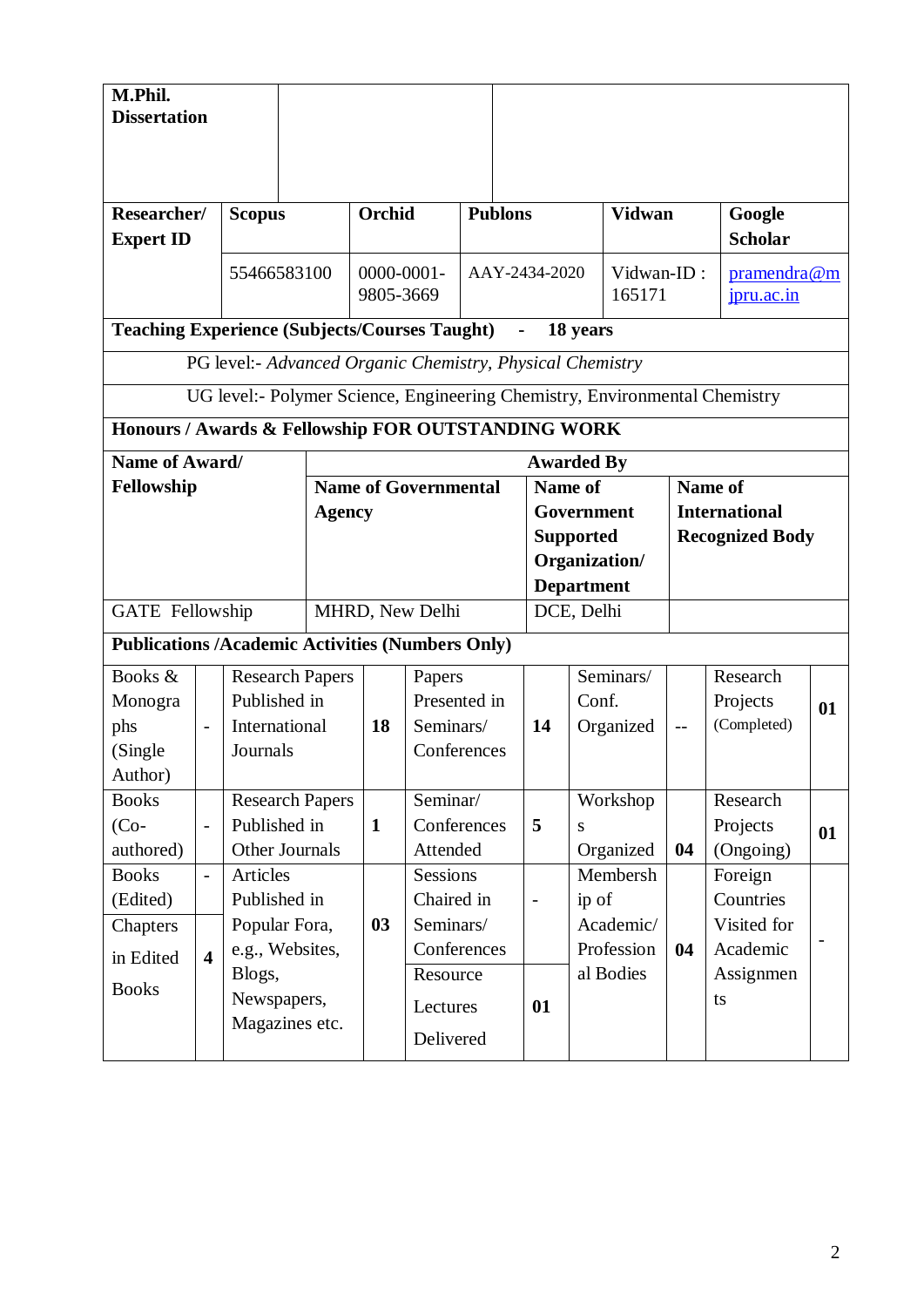|                        | <b>Details of Publications /Academic Activities (2010 Onwards)</b>              |                            |                  |                             |                  |         |                  |                  |  |
|------------------------|---------------------------------------------------------------------------------|----------------------------|------------------|-----------------------------|------------------|---------|------------------|------------------|--|
|                        | (a) Authored Books/Monographs                                                   |                            |                  |                             |                  |         |                  |                  |  |
| <b>Name of Book</b>    |                                                                                 | <b>Year of Publication</b> |                  |                             | <b>Publisher</b> |         | <b>ISBN No</b>   |                  |  |
|                        |                                                                                 |                            |                  |                             |                  |         |                  |                  |  |
|                        | (b) Edited Books                                                                |                            |                  |                             |                  |         |                  |                  |  |
| <b>Year of</b>         | <b>Title</b>                                                                    |                            | <b>Publisher</b> |                             | <b>ISBN</b>      | DOI No. |                  | <b>Citations</b> |  |
| <b>Publicatio</b>      |                                                                                 |                            |                  |                             |                  |         |                  |                  |  |
| n                      |                                                                                 |                            |                  |                             |                  |         |                  |                  |  |
|                        |                                                                                 |                            |                  |                             |                  |         |                  |                  |  |
|                        |                                                                                 |                            |                  |                             |                  |         |                  |                  |  |
|                        | I. Papers Published in UGC Care Listed /Indexed/ Peer Reviewed Journals,        |                            |                  |                             |                  |         |                  |                  |  |
|                        | $(2010$ Onwards)                                                                |                            |                  |                             |                  |         |                  |                  |  |
|                        |                                                                                 | <b>Title</b>               |                  | Name of                     | Vol. /           |         |                  | <b>Impact</b>    |  |
|                        |                                                                                 |                            |                  | <b>Journal</b>              | Pp               | ISSN No | Citations        | <b>Factor</b>    |  |
|                        |                                                                                 |                            |                  |                             |                  |         |                  |                  |  |
| Year of<br>Publication |                                                                                 |                            |                  |                             |                  |         |                  |                  |  |
|                        | of<br>Design                                                                    | nano                       | structured       | Sep. Sci.                   | 46/              | 1900-   | 13               | 1.7              |  |
|                        | tamarind                                                                        | seed                       | kernel           | Technol.                    | 825-838          | 1977    |                  |                  |  |
| 2011                   | polysaccharide- silica hybrids                                                  |                            |                  |                             |                  |         |                  |                  |  |
|                        | for mercury (II) removal                                                        |                            |                  |                             |                  |         |                  |                  |  |
|                        | Carboxymethyl tamarind gum-                                                     |                            |                  | J. Mol. Catal.              | 70/              | 1381-   | 37               | 2.5              |  |
|                        | silica nanohybrids for effective                                                |                            |                  | B: Enzym.                   | 67-73            | 1177    |                  |                  |  |
|                        | immobilization of amylase                                                       |                            |                  |                             |                  |         |                  |                  |  |
|                        | Sol-gel                                                                         | synthesis                  | and              | J. of Non-<br>Cryst. Solids | 357/<br>194-201  | 0022-   | 31               | 2.6              |  |
|                        | characterization of adsorbent<br>and                                            |                            |                  |                             |                  | 3093    |                  |                  |  |
|                        | nanocomposites of starch and                                                    | photoluminescent           |                  |                             |                  |         |                  |                  |  |
|                        | silica                                                                          |                            |                  |                             |                  |         |                  |                  |  |
| 2012                   | Use of microwave irradiation                                                    |                            |                  | Prog. Polym.                | $37(2)$ /        | 0079-   | 164              | 24.5             |  |
|                        | in the grafting modification                                                    |                            |                  | Sci.                        | 340-364          | 6700    |                  |                  |  |
|                        | of the polysaccharides- A                                                       |                            |                  |                             |                  |         |                  |                  |  |
|                        | review                                                                          |                            |                  |                             |                  |         |                  |                  |  |
| 2013                   | Determination of water quality                                                  |                            |                  | J. Chem.                    | $5(11)$ /        | 0975-   | $\mathbf{1}$     |                  |  |
|                        | index and fitness of urban                                                      |                            |                  | Pharm. Res.                 | 726-731          | 7384    |                  |                  |  |
|                        | water bodies in Bilari town of                                                  |                            |                  |                             |                  |         |                  |                  |  |
|                        | Moradabad (Uttar Pradesh)                                                       |                            |                  | RSC Adv.                    | 6/               | 2446-   | $\overline{7}$   |                  |  |
|                        | Evolution of surface coverage<br>of $CH_3NH_2PbI_3$ -xCl <sub>X</sub> in a heat |                            |                  |                             | 94731-           | 2069    |                  | 3.07             |  |
| 2016                   | assisted                                                                        | solvent                    | vapour           |                             | 94738            |         |                  |                  |  |
|                        | treatment and their effect on                                                   |                            |                  |                             |                  |         |                  |                  |  |
|                        | photovoltaic performance                                                        |                            |                  |                             |                  |         |                  |                  |  |
|                        | Improve                                                                         | the                        | nature           | Green Chem.                 | 2(3)/            | 2455-   |                  |                  |  |
|                        | characteristics                                                                 |                            | of               | Techno. Lett.               | 151-159          | 3611    |                  |                  |  |
|                        | polysaccharides                                                                 | by                         | grafting         |                             |                  |         | 3                | 1.2              |  |
|                        | through the $\gamma$ radiation: A                                               |                            |                  |                             |                  |         |                  |                  |  |
|                        | review                                                                          |                            |                  |                             |                  |         |                  |                  |  |
|                        | Polyvinyl                                                                       |                            | butyral(PVB),    | Green Chem.                 | 2(3)/            | 2455-   | $\boldsymbol{9}$ |                  |  |
|                        | versatile                                                                       | template                   | for              | Techno. Lett.               | 185-194          | 3611    |                  |                  |  |
|                        | designing                                                                       |                            | nano             |                             |                  |         |                  | 1.2              |  |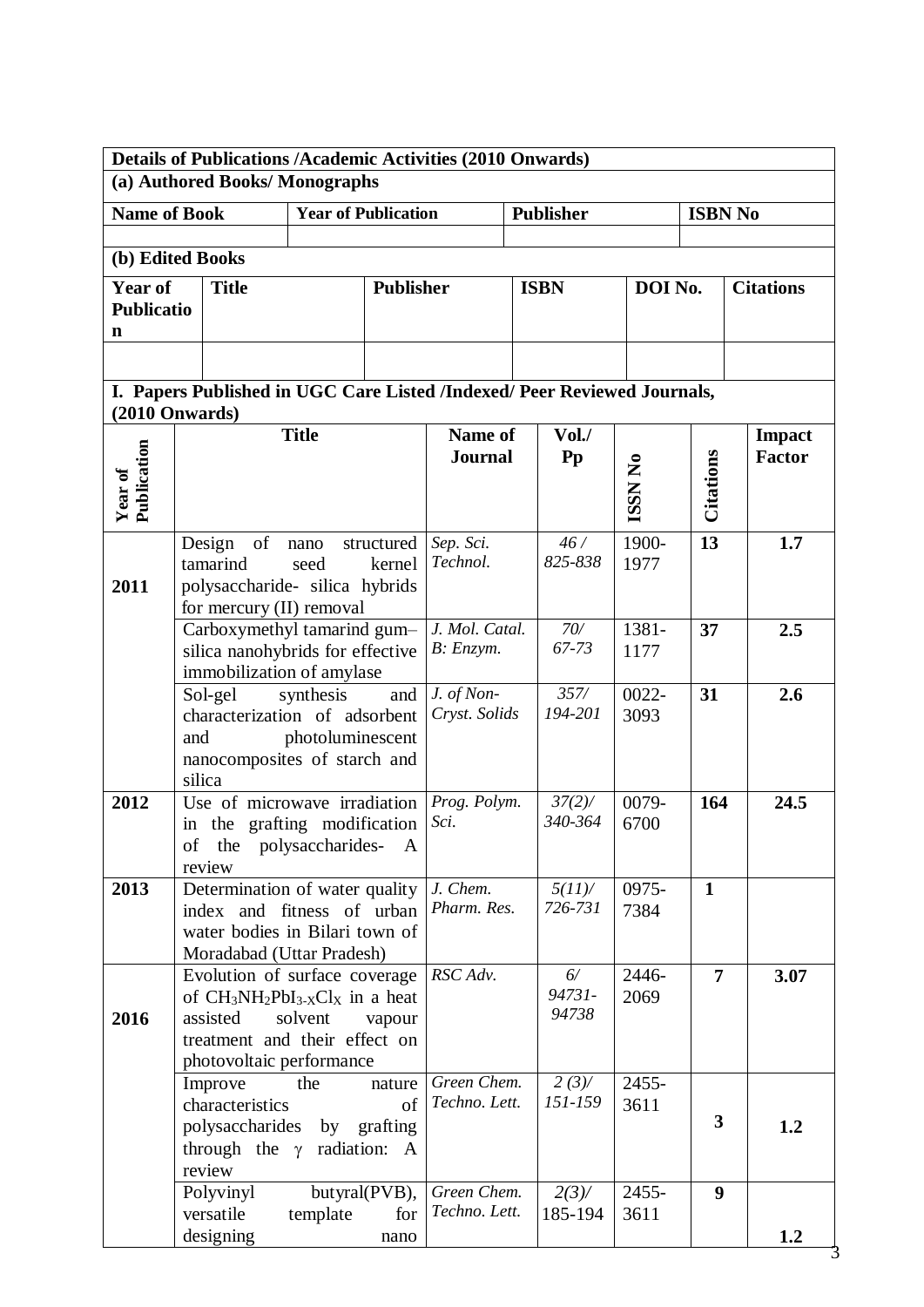|                              | composites/composite                                                                                                                  |                                      |          |                                          |                       |                       |                  |                         |                               |
|------------------------------|---------------------------------------------------------------------------------------------------------------------------------------|--------------------------------------|----------|------------------------------------------|-----------------------|-----------------------|------------------|-------------------------|-------------------------------|
|                              | materials; A review                                                                                                                   |                                      |          |                                          |                       |                       |                  |                         |                               |
| 2017                         | A review on the modification<br>of polysaccharides through<br>copolymerization<br>graft<br>various potential applications             | for                                  | Chem. J. | Open Med.                                |                       | 11/<br>109-126        | 1874-<br>1045    | 25                      | 0.5                           |
|                              | Psyllium mucilage and its use<br>in pharmaceutical fields, An<br>overview                                                             |                                      |          | Curr. Synth.<br>Syst. Biol.              |                       | $5(1)$ /<br>1000134   | 2332-<br>0737    | $\overline{7}$          | 1.3                           |
| 2018                         | Synthesis and characterization<br>of modified chitosan<br>microwave route for novel<br>antibacterial application                      | via                                  |          | Int. J. Biol.<br>Macromol.               |                       | 107/<br>1388-<br>1394 | $0141 -$<br>8130 | 14                      | 5.15                          |
|                              | Microwave assisted synthesis<br>of binary grafted psyllium and<br>utility<br>in<br>its<br>formulation                                 | anticancer                           | Polym.   | Carbohydr.                               |                       | 179/<br>408-414       | 0144-<br>8617    | 9                       | 7.1                           |
|                              | Binary grafted chitosan film:<br>Synthesis,<br>antibacterial<br>prospects for food packaging                                          | characterization,<br>activity<br>and |          | Int. J. Biol.<br>Macromol.               |                       | 115/<br>341-348       | $0141 -$<br>8130 | 23                      | 5.15                          |
| 2019                         | Microwave assisted synthesis<br>of poly vinyl butyral-silica<br>composites<br>for<br>removal application                              | mercury                              |          | Chem. Sel.                               |                       | $4/1979$ -<br>1984.   | 2365-<br>6549    | $\overline{7}$          | 1.8                           |
|                              | Novel binary grafted chitosan<br>for<br>nano-carrier<br>release of curcumine                                                          | sustained                            |          | Int. J. Biol.<br>Macromol.               | 131/<br>184-191       |                       | $0141 -$<br>8130 | $\overline{\mathbf{4}}$ | 5.15                          |
|                              | Synthesis and characterization<br>of binary grafted psyllium for<br>removing<br>mercury<br>mercury (II) ions from aqueous<br>solution | toxic                                | Eng C    | Mater. Sci.                              | 104/<br>109900        |                       | 0928-<br>4931    | $\overline{\mathbf{4}}$ | 5.88                          |
|                              | Synthesis and characterization<br>of antibacterial cross linked<br>of<br>material<br>effective<br>dye<br>antibacterial activity       | chitosan<br>for<br>removal<br>and    |          | Int. J. Biol.<br>Macromol.               | 139/<br>752-759       |                       | $0141 -$<br>8130 | 5                       | 5.15                          |
| 2020                         | Silver nanoparticles embedded<br>Gum/<br>Guar<br>nanocomposite:<br>synthesis, characterization and<br>antibacterial activity          | Gelatin<br>Green                     |          | Colloid and<br>Interface Sci.<br>Commun. | 35/<br>100242         |                       | 2215-<br>0382    | 3                       | 2.8                           |
|                              | A review on synthesis of graft<br>copolymers of Chitosan and<br>their potential applications                                          |                                      |          | Int. J. Biol.<br>Macromol.               | 163/<br>2097-<br>2112 |                       | $0141 -$<br>8130 |                         | 5.15                          |
|                              | (d) Chapter/Paper Published in Edited Books                                                                                           |                                      |          |                                          |                       |                       |                  |                         |                               |
| Publicati<br>on<br>National/ | Title of the<br><b>Book</b>                                                                                                           | Title of the<br>Chapter              |          | Name &<br>Address of<br>Publisher        |                       | Year                  | <b>ISBN</b>      | D<br><b>OI</b>          | Citation<br>Google/<br>web of |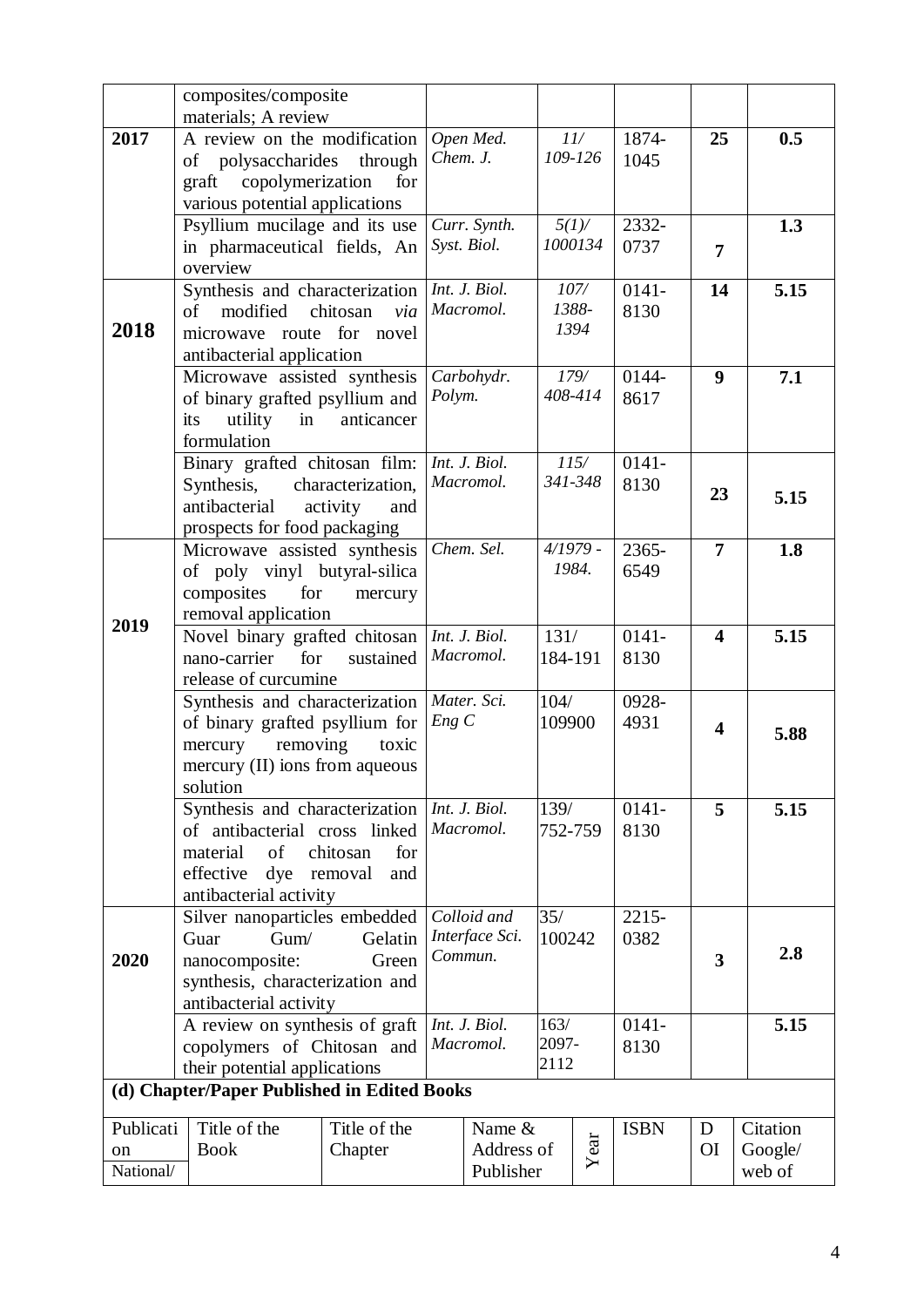| Internation<br>al                |                                                                                                                                                                            |                                                                       |                                                                     |                                                  |               |                              |                    | science     |  |
|----------------------------------|----------------------------------------------------------------------------------------------------------------------------------------------------------------------------|-----------------------------------------------------------------------|---------------------------------------------------------------------|--------------------------------------------------|---------------|------------------------------|--------------------|-------------|--|
| Internatio<br>$\rm \overline{a}$ | Applications of<br>Nanocomposit<br>e Materials in<br>Drug Delivery                                                                                                         | Alginate<br>hydrogels<br>colon-targeted<br>drug<br>system             | as<br>delivery                                                      | AAP, CRC<br>press,<br>Taylor and<br>Francis      | 2019          | 978-0-<br>42902-<br>343-9    |                    |             |  |
| International                    | Recent<br>Developments<br>in Bio-Nano<br>composites for<br><b>Biomedical</b><br>Applications                                                                               | silica<br>Synthesis,<br>and<br>applications                           | Polysaccharide-<br>nanocomposites:<br>Characterization<br>potential | Nova Publishers,<br>New York, USA,<br>pp.133-152 | 2010          | $978 - 1 - 61761$            |                    |             |  |
| International                    | Handbook of<br><b>Biopolymers</b><br>and Their<br>Applications                                                                                                             | Cassia<br>Gums:<br>renewable<br>reservoir<br>performance<br>materials | Seed<br>A<br>for<br>synthesizing high<br>for<br>water remediation   | Wiley-Scrivener,<br>USA                          | 2012          | 978-0-47063-923-<br>$\infty$ |                    | 9           |  |
| National                         | Advancement<br>and Futuristic<br>trends in<br>materials<br>science                                                                                                         | fabrication<br>isotropic<br>based<br>fiber                            | Role of synthetic<br>polymers for the<br>of<br>pitch<br>carbon      | Publishers,<br>Allied<br>Delhi                   | 2011          | 978-81-<br>8424-706-0        |                    |             |  |
|                                  | I Invited as Resource Lectures Person/Examiner/Expert                                                                                                                      |                                                                       |                                                                     |                                                  |               |                              |                    |             |  |
| <b>Resource</b><br>person        | <b>Detail of Event</b>                                                                                                                                                     |                                                                       | <b>Title of Lecture</b>                                             |                                                  | <b>Date</b>   |                              | <b>Institution</b> |             |  |
| <b>Invited</b><br><b>Talk</b>    | National Seminar on<br>Advances in<br>Spectroscopy                                                                                                                         |                                                                       | Raman<br>Spectroscopy                                               |                                                  | 06 Jan. 2017  |                              | KCMT, Bareilly     |             |  |
|                                  | (f) Seminars/Conferences/Workshops Organized                                                                                                                               |                                                                       |                                                                     |                                                  |               |                              |                    |             |  |
| ÷                                | National Workshop on Recent Advances in Organic and Polymer Chemistry (RAOPC-<br>14), FDP, 17-22 Feb. 2014), Applied Chemistry, MJPRU, Bareilly. (Organizing<br>Secretary) |                                                                       |                                                                     |                                                  |               |                              |                    |             |  |
|                                  | Symposium on Wavelets and its applications in Engineering problems, 20-21 Dec.<br>2016, FET, MJPRU, Bareilly (Programme Coordinator)                                       |                                                                       |                                                                     |                                                  |               |                              |                    |             |  |
|                                  | FDP on Innovative research on Materials in Science and Engg. [IRMSE-16], FET,<br>MJPRU, Bareilly, 17-22 April 2016. (Assistant. Coordinator)                               |                                                                       |                                                                     |                                                  |               |                              |                    |             |  |
|                                  |                                                                                                                                                                            |                                                                       |                                                                     |                                                  |               |                              |                    |             |  |
| Year                             | (g) Projects (With Title, Year, Grants, Funding Agency and Collaborations)<br><b>Name of Project</b>                                                                       |                                                                       | <b>Funding Agency</b>                                               |                                                  | <b>Amount</b> |                              | <b>Duration</b>    |             |  |
|                                  |                                                                                                                                                                            |                                                                       |                                                                     |                                                  |               |                              |                    |             |  |
|                                  |                                                                                                                                                                            |                                                                       |                                                                     |                                                  | (lacs)        | <b>From</b>                  |                    | <b>Till</b> |  |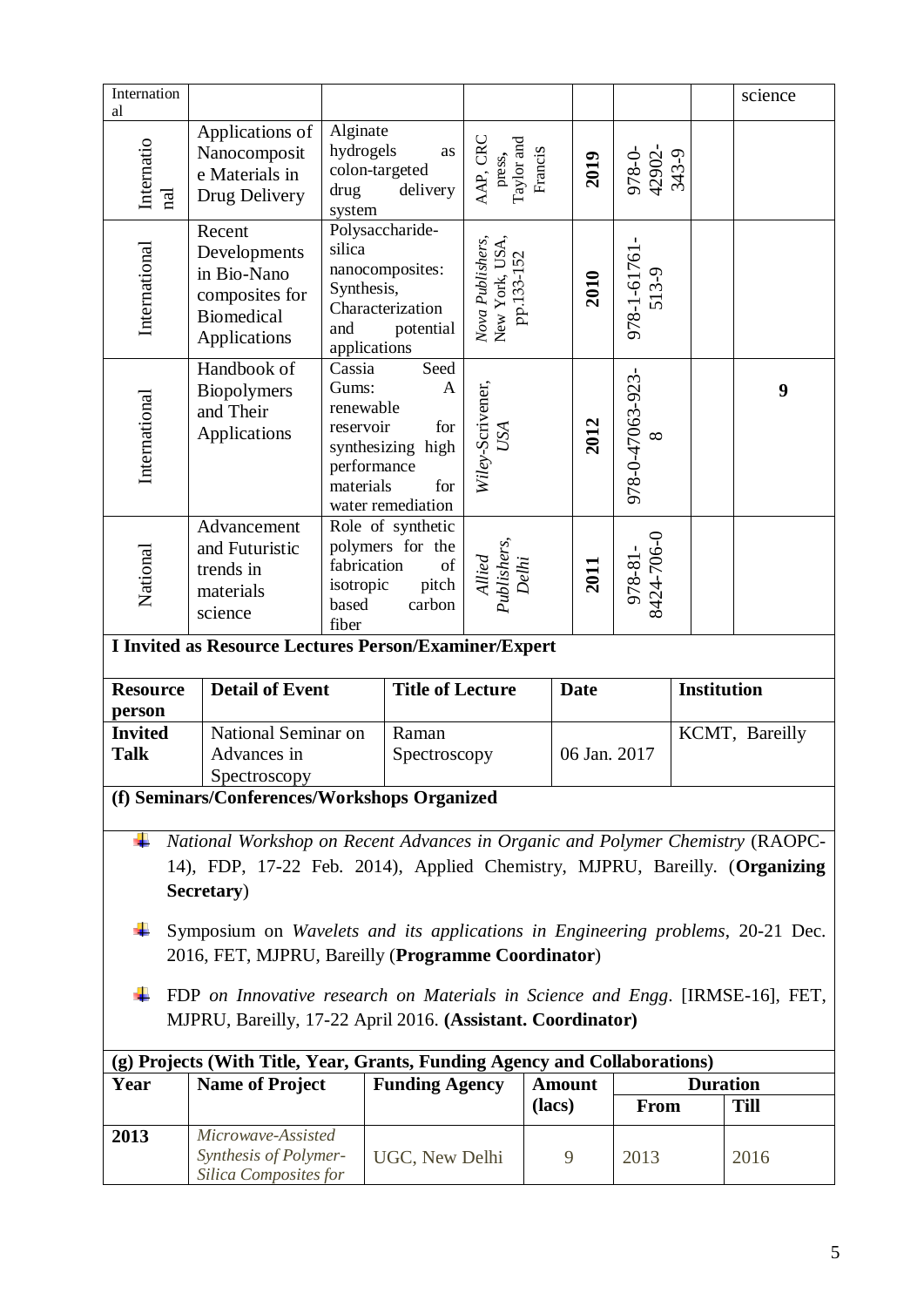|      | Enzyme                                                                                                                                                    |              |                 |  |                |                                                                                                         |         |  |
|------|-----------------------------------------------------------------------------------------------------------------------------------------------------------|--------------|-----------------|--|----------------|---------------------------------------------------------------------------------------------------------|---------|--|
| 2019 | Immobilization studies<br>Minor research project                                                                                                          |              | TEQIP-3         |  | $\overline{2}$ | 2019                                                                                                    | Ongoing |  |
|      | (Seed Grant)                                                                                                                                              |              | MJPRU, Bareilly |  |                |                                                                                                         |         |  |
|      | (h) Administrative Positions/Assignments Held                                                                                                             |              |                 |  |                |                                                                                                         |         |  |
|      | Post                                                                                                                                                      | Organization |                 |  |                | <b>Duration</b>                                                                                         |         |  |
| 1.   | Assistant Dean Student Welfare, MJPRU, Bareilly (2011 onwards)                                                                                            |              |                 |  |                |                                                                                                         |         |  |
| 2.   | Coordinator Online scholarship team of University.                                                                                                        |              |                 |  |                |                                                                                                         |         |  |
| 3.   | Member of Admission committee of B.Tech. admission.                                                                                                       |              |                 |  |                |                                                                                                         |         |  |
| 4.   | Member of online admission committee of the university (2019 and 2020)<br>5. Has been member of flying squad team during university examinations.         |              |                 |  |                |                                                                                                         |         |  |
|      | 6. Has worked many times Assistant Coordinator in university central evaluation.                                                                          |              |                 |  |                |                                                                                                         |         |  |
|      | 7. Convener of BoS/RDC, Applied Chemistry, M.J.P. Rohilkhand University (Campus),                                                                         |              |                 |  |                |                                                                                                         |         |  |
|      | Bareilly [2014-2016]                                                                                                                                      |              |                 |  |                |                                                                                                         |         |  |
|      |                                                                                                                                                           |              |                 |  |                |                                                                                                         |         |  |
| (i)  | <b>Seminar/Conference Presentations</b>                                                                                                                   |              |                 |  |                |                                                                                                         |         |  |
|      |                                                                                                                                                           |              |                 |  |                |                                                                                                         |         |  |
|      | 1. Microwave promoted graft copolymerization of ethyl acrylate on to guar gum, National                                                                   |              |                 |  |                |                                                                                                         |         |  |
|      |                                                                                                                                                           |              |                 |  |                | <b>Conference</b> on Application of material science of the society-second series, September-           |         |  |
|      |                                                                                                                                                           |              |                 |  |                | 12-13, 2009, Department of Chemistry, C.M.P. College, Allahabad. pp-23.                                 |         |  |
| 2.   | Synthesis and Characterization of Guar gum-graft poly(acrylamide) templated silica: A                                                                     |              |                 |  |                | luminescent adsorbent nanocomposite, 97 <sup>th</sup> Indian Science congress, January 03-07,           |         |  |
|      |                                                                                                                                                           |              |                 |  |                | 2010, Hosted by Indian Space organization Research (ISRO) and University of Kerala,                     |         |  |
|      | Thiruvanantpuram, Kerala, (India) [OP-3].                                                                                                                 |              |                 |  |                |                                                                                                         |         |  |
| 3.   |                                                                                                                                                           |              |                 |  |                |                                                                                                         |         |  |
|      | Modification of Cassia Seed Polysaccharides for Water Remediation, National<br>Conference on Emerging Trends in Biochemistry & Satellite Symposium of the |              |                 |  |                |                                                                                                         |         |  |
|      | Academy of Environmental Biology (AEB), Department of Bio-Chemistry, University                                                                           |              |                 |  |                |                                                                                                         |         |  |
|      | of Allahabad, Allahabad, January 23-24, 2010, P-52.                                                                                                       |              |                 |  |                |                                                                                                         |         |  |
|      | 4. Synthesis of Silica Nano Bio-composites for Bi-valent metal ions extraction from their                                                                 |              |                 |  |                |                                                                                                         |         |  |
|      |                                                                                                                                                           |              |                 |  |                | aqueous Solutions, National Seminar on Contemporary Research in Material Science                        |         |  |
|      | University of Allahabad, Allahabad.                                                                                                                       |              |                 |  |                | & Chemical Biology, January 31 <sup>st</sup> to 2 <sup>nd</sup> February-2010, Department of Chemistry, |         |  |
|      | 5. Synthesis of vinyl modified chitosan using redox system via thermal route, CONIAPS-                                                                    |              |                 |  |                |                                                                                                         |         |  |
|      |                                                                                                                                                           |              |                 |  |                | XI <sup>th</sup> Conference of International Academy of Physical Sciences, University of                |         |  |
|      | Allahabad, Allahabad, February 20-22, 2010, C031.                                                                                                         |              |                 |  |                |                                                                                                         |         |  |
|      | <b>6.</b> Microwave Assisted Synthesis of Poly(Acrylic acid)-g-Cassia-javanica Seed Gum and                                                               |              |                 |  |                |                                                                                                         |         |  |
|      |                                                                                                                                                           |              |                 |  |                | its Application for Heavy Metal Extraction from Aqueous Solution, National Seminar                      |         |  |
|      |                                                                                                                                                           |              |                 |  |                | on "Recent Trends in Chemical Sciences", Department of Chemistry, A.P. S.                               |         |  |
|      | University, Rewa (MP). 12-13 May 2010, ( <i>RCTS-OP-09</i> ).                                                                                             |              |                 |  |                |                                                                                                         |         |  |
|      | 7. Enzyme immobilization on polymer-silica nanocomposites, National seminar on                                                                            |              |                 |  |                | "Interface of Industry, Biology and Chemistry Research in 21st Century, Department of                   |         |  |
|      |                                                                                                                                                           |              |                 |  |                | Chemistry, Allahabad University, Allahabad, 05-07th Febuary, 2011, pp-13.                               |         |  |
|      | 8. Fabrication of silica nano bio-composites templated on to polysaccharides as potential                                                                 |              |                 |  |                |                                                                                                         |         |  |
|      |                                                                                                                                                           |              |                 |  |                | metal adsorbent, National Seminar on Advancements and Futuristic trends in material                     |         |  |
|      |                                                                                                                                                           |              |                 |  |                | science (AFTMS 2011), Physics Department, M. J.P. Rohilkhand University, Bareilly,                      |         |  |
|      | 26-27th March, 2011, OP-16.                                                                                                                               |              |                 |  |                |                                                                                                         |         |  |
|      | 9. Role of synthetic polymers for the fabrication of isotropic pitch based carbon fiber,                                                                  |              |                 |  |                |                                                                                                         |         |  |
|      |                                                                                                                                                           |              |                 |  |                | National Seminar on Advancements and Futuristic trends in material science (AFTMS                       |         |  |
|      |                                                                                                                                                           |              |                 |  |                | 2011), Physics Department, M.J.P. Rohilkhand University, Bareilly, 26-27th March,                       |         |  |
|      | 2011, <i>OP-52</i> .                                                                                                                                      |              |                 |  |                |                                                                                                         |         |  |
|      | 10. Synthesis of Organic-Inorganic composites through non-conventional method. One day                                                                    |              |                 |  |                |                                                                                                         |         |  |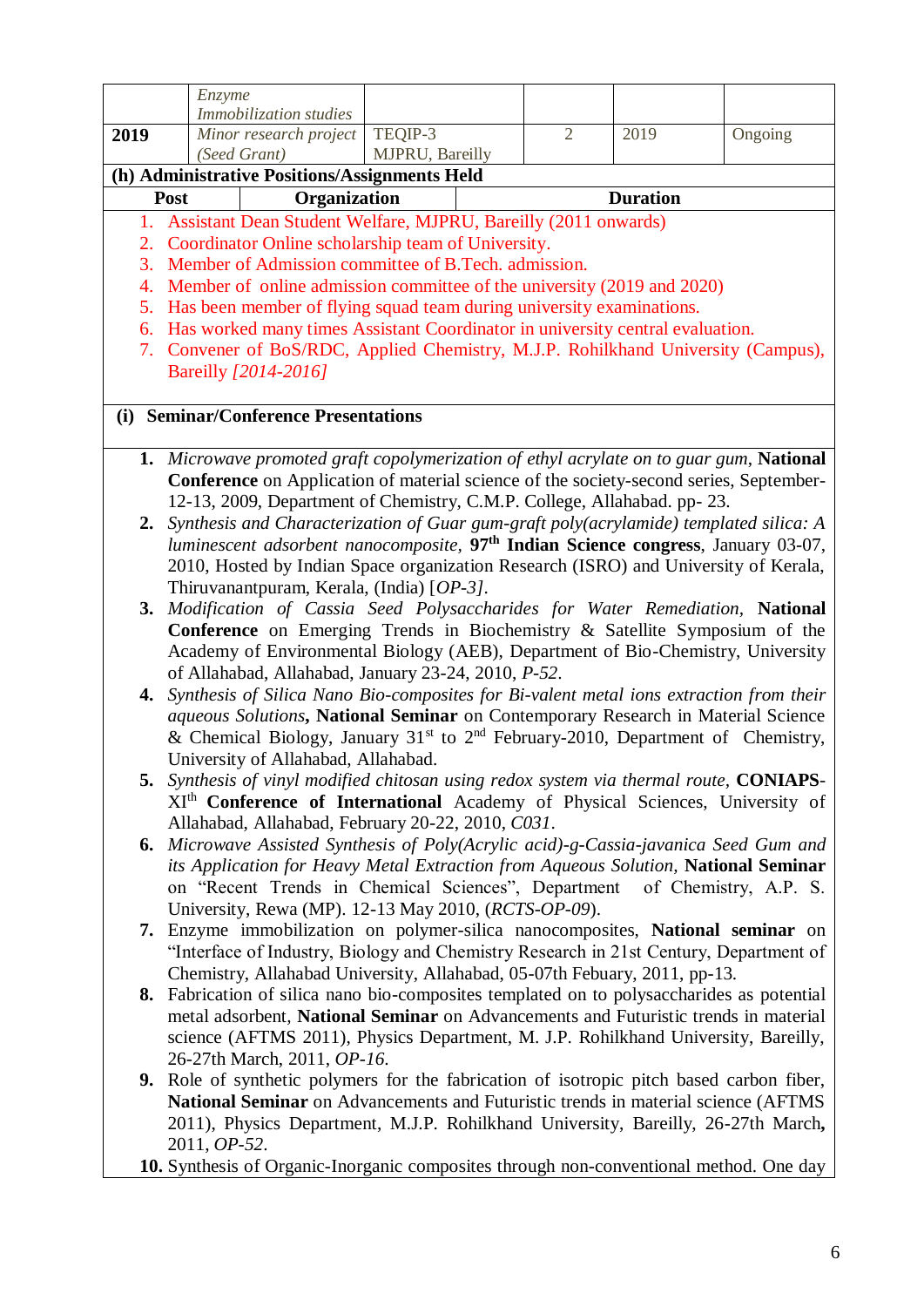**international Seminar** on Recent trends on materials science (RTMS-2013) organized by Department of Physics (FET), M J P Rohilkhand University, Bareilly on November'21-2013.

- **11.** Modification of polysaccharides through high energy radiation initiation techniques, **National Conference** Brass Metal works, Health & Environment, Sponsored by ICSSR, 02-03 May-2015, at MM Degree College, Katghar, Moradabad.
- **12.** Synthesis and characterization of Carboxymethyl tamarind gum/silica nanohybrids for enzyme immobilization study. **National Conference** on advanced materials and processing (CAMP-2015) MNIT, Jaipur, 2-4 Dec. 2015.
- 13. Improvement in native characteristics of ....... by gamma radiation, 2<sup>nd</sup> International **conference** 2016, on *Innovations in chemical, biological and Environmental Sciences* at SS (PG) college, Shahajanpur, UP, on  $12<sup>th</sup>$  February, 2016.
- **14.** Spectroscopy! Powerful…for chemists, **National seminar** on Advances in spectroscopy (AIS-2017) at KCMT, Bareilly on  $6<sup>th</sup>$  Jan. 2017.
- **15.** One Day **Live Webinar** on "Opportunities and challenges of virtual labs and simulation" held on  $30<sup>th</sup>$  August 2020 at Department of Chemistry, S. S. College, Shahajanpur.

## **(j) Memberships of Academic/Professional Bodies**

- **Elected Fellow**, *Indian Chemical Society, Kolkata* (No. F/7949/ (LM).
- **Life Member**, *Indian Science Congress Association*, India (L14369).
- **Life member** of *Material Research Society of India, IISc Banglore*, India (LMB1268).
- **Life membership**, *The Society for Polymer Science (NCL Pune)*. No. is 292.

**(k) Participation in Community Service / Exchange Programme / Consulting Activity**

## **(l) International Academic Exposure**

| -----                                          | ----- | ----- | ------ |  |
|------------------------------------------------|-------|-------|--------|--|
|                                                |       |       |        |  |
| (m) Any Other Details (FDP/OP/RC/STC attended) |       |       |        |  |
|                                                |       |       |        |  |

**-------------**

- **1. Faculty Development Programme** on "Ambient Air Quality and Stack Monitoring" under the sponsorship of TEQIP-II organized by Department of Chemical Engineering (FET), M.J.P. Rohilkhand University Bareilly, during 08-10 Feb. 2016.
- **2.** One week **National workshop** on "Innovations and Research Trends in Mechanical and Production Engineering under FDP scheme sponsored by World Bank under TEQIP-II at Department of Mechanical Engineering (FET), M.J.P. Rohilkhand University Bareilly, during 25-29 April 2016.
- **3.** Six days **National workshop** on "Innovative Research on Materials in Science & Engineering" under FDP scheme sponsored by World Bank under TEQIP-II at Department of Applied Chemistry (FET), M.J.P. Rohilkhand University Bareilly, during 17-22 April 2016.
- **4. Faculty Development Programme** on "Ambient Air Quality and Stack Monitoring" under the sponsorship of TEQIP-II organized by Department of Chemical Engineering (FET), M.J.P. Rohilkhand University Bareilly, during 08-10 Feb. 2016
- **5. Symposium** on "Wavelet and Its Applications in Engineering Problems" organized by Department of Mathematics (FET), M.J.P. Rohilkhand University Bareilly, during 20-21 December 2015.
- **6.** Six days **International workshop** on Futuristic Materials: Characterization, Properties &